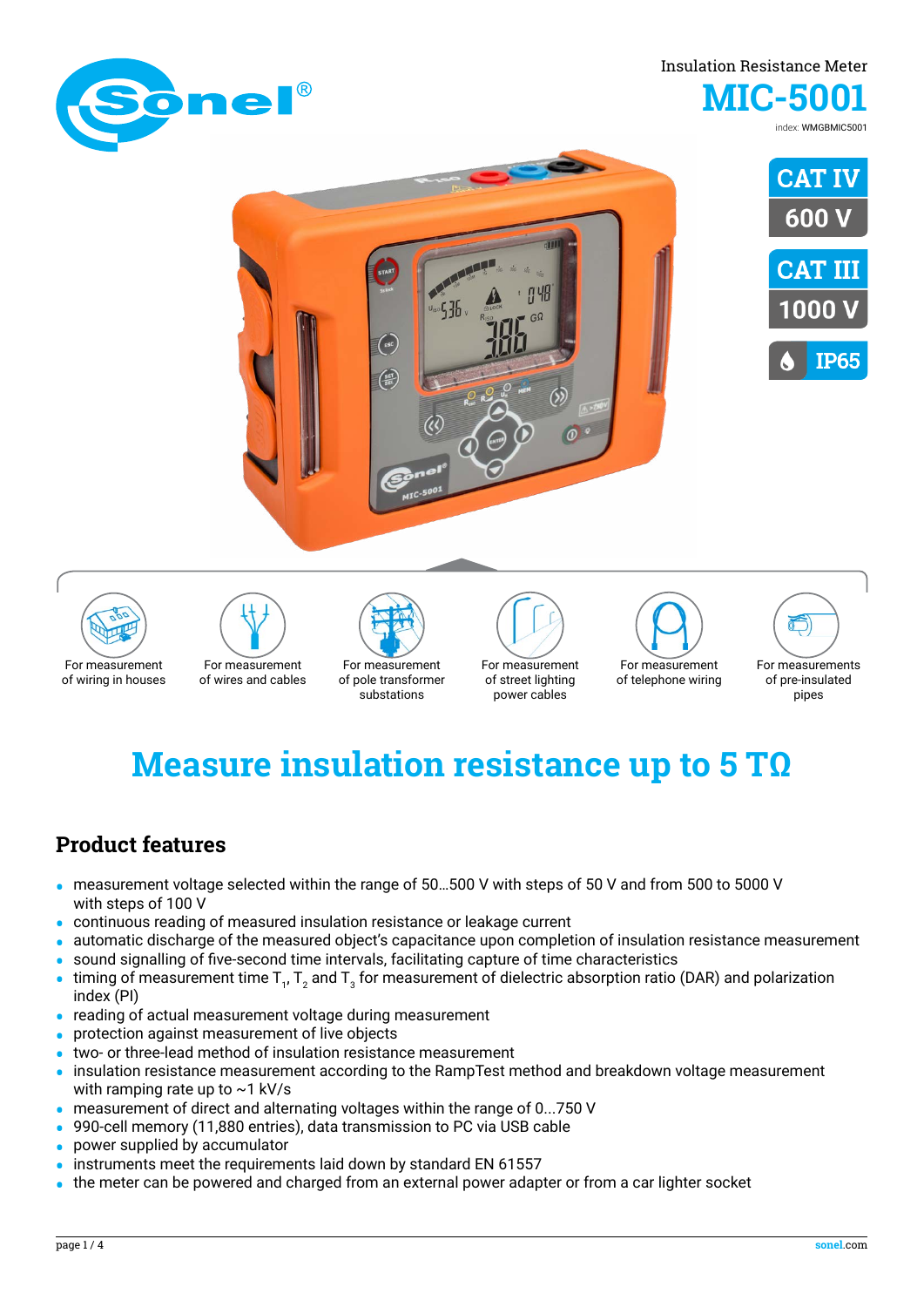

# **Application**

Insulation resistance meter with adjustable testing voltage - up to 5 kV. It is a great tool for assessing the condition of electrical insulation in residential buildings, industry, railways and other facilities of general use. Due to its parameters - excellent performance, low power consumption from batteries, the option of charging them during measurements, convenience of use and a high ingress protection level - it is perfect for maintenance teams, testing motors, cables, street lighting or at the construction and maintenance of photovoltaic systems. The meter may be recommended to installers working on telecommunications and electric power systems that require the inspection of the insulation sleeve/sheath resistance ( $U<sub>N</sub> \le 30$  kV) to the voltage of 5 kV applied for 5 minutes.

### **Features**

The meter may be used to measure the insulation resistance using the adjustable test voltage up to 5000 V. When testing the cables, it automatically discharges their load at the moment of completing the measurement.

MIC-5001 allows the user to determine the insulation resistance by applying linearly increasing voltage with the slope of 1 kV/s, according to standard EEE Std 95TM-2002. This functionality is called RampTest.

In contrast the maximum test voltage, this slow and uniform method of applying test voltage protects the insulation against sudden "electrical stress". This process may reveal defects that cannot be observed in classic  $R_{\text{ISO}}$  resistance measurement. If the tested insulation is weakened or defective, RampTest will enable the user to determine its maximum withstand voltage. In addition, this functionality is particularly useful in testing rotating machines or surge arresters.

The meter has a built-in voltmeter of AC and DC voltages in the range of up to 750 V. Extensive memory allows the device to record and send to a computer nearly 12,000 measurement results. Download Sonel Reader software from manufacturer's website to analyse the measurement results and present them in graphic form, e.g. current or resistance values shown in a function of time.

# **Capabilities**

An important advantage of the device is its ability to a sufficiently long operation after one recharging of batteries. Electricians performing tests on repetitive objects or at short intervals do not have to worry about batteries discharging before completing the task. In addition, during the measurement work, the user may recharge device from an external power source, e.g. a powerbank of 12 V/2 Ah.

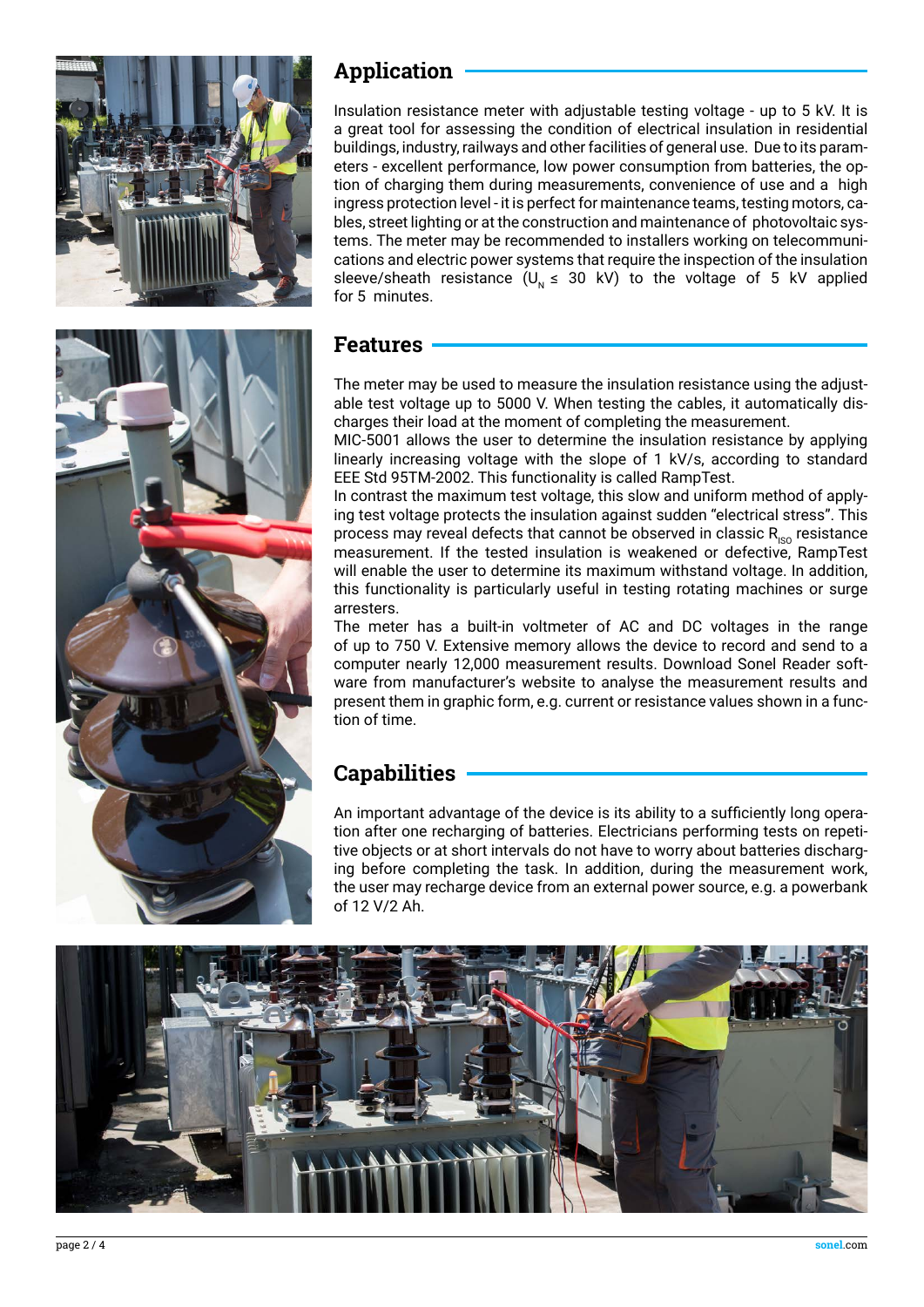### **Insulation resistance measurement**

Measurement range acc. to IEC 61557-2 for  $R_{\text{Isomin}} = U_{\text{Isonom}} / I_{\text{Isonom}}$ ...5 T $\Omega$ 

| Range           | <b>Resolution</b>      | <b>Accuracy</b>             |
|-----------------|------------------------|-----------------------------|
| 0.0999.9 k      | $0.1 k\Omega$          |                             |
| $1.0009.999$ MQ | $0.001$ MQ             |                             |
| 10.0099.99 MQ   | $0.01 \text{ M}\Omega$ |                             |
| 100.0999.9 MΩ   | $0.1 \text{ M}\Omega$  | $\pm$ (3% m.v. + 20 digits) |
| $1.0009.999$ GO | $0.001$ GO             |                             |
| 10.0099.99 GO   | $0.01$ GO              |                             |
| 100.0999.9 GO   | $0.1$ GQ               |                             |
| $1.0005.000$ TQ | $0.001$ TQ             | $\pm$ (4% m.v. + 50 digits) |
|                 |                        |                             |

### **RampTest insulation resistance measurement**

| Accuracy                                    | Resolution | Range                  |
|---------------------------------------------|------------|------------------------|
|                                             | 0.1 kO     | $0.0.9999$ kO          |
|                                             | 0.001 MO   | 1.000 9.999 MO         |
|                                             | 0.01 MO    | 10.00 99.99 MO         |
|                                             | $0.1$ MO   | 100.0999.9 MQ          |
| $\pm(5\% \text{ m.v.} + 40 \text{ digits})$ | 0.001 GO   | 1.000 9.999 GO         |
|                                             | 0.01 GO    | 10.00 99.99 GO         |
|                                             | $0.1$ GQ   | $100.0999.9 \text{ G}$ |
|                                             | 0.001 TO   | 1.000 4.999 TO         |

### **The measurement of breakdown voltage in RampTest mode**

| Range           | <b>Resolution</b> | Chosen $U_{\text{iso}}$ | Accuracy                    |
|-----------------|-------------------|-------------------------|-----------------------------|
| 25.0 V., 99.0 V | 0.1V              | ≤600 V                  | $\pm$ (5% m.v. + 10 digits) |
| 100 V600 V      | 1 V               | ≤600 V                  | $\pm$ (5% m.v. + 4 digits)  |
| 25 V 999 V      | 1 V               | >600V                   | $\pm$ (5% m.v. + 5 digits)  |
| 1.00 kV5.00 kV  | 10 V              | >600V                   | $\pm$ (5% m.v. + 4 digits)  |

• max. short-circuit current  $I_{\text{sc}}$ : up to 1.5 mA

### **Values of measured resistance depending on measuring voltage**

| Voltage U <sub>ISO</sub> | <b>Measurement range</b> |
|--------------------------|--------------------------|
| up to $100V$             | $50 \text{ G}$           |
| 200 V., 400 V            | 100 GQ                   |
| 500 V900 V               | $250$ GQ                 |
| 1000 V2400 V             | 500 GQ                   |
| 2500 V                   | 2500 GQ                  |
| 5000 V                   | 5000 GQ                  |

### **DC and AC voltage measurement**

| Range      | <b>Resolution</b> | Accuracy                   |  |
|------------|-------------------|----------------------------|--|
| 0.299.9V   | 0.1V              | $\pm$ (3% m.v. + 2 digits) |  |
| $300750$ V | 1 V               |                            |  |
|            |                   |                            |  |

• frequency range: 45...65 Hz

# **Technical specification**

| type of insulation acc. to EN 61010-1 and EN 61557                                                                  | double                                       |
|---------------------------------------------------------------------------------------------------------------------|----------------------------------------------|
| measurement category according to EN 61010-1                                                                        | CAT III 600 V (CAT IV 300 V)                 |
| degree of housing protection acc. to EN 60529                                                                       | <b>IP65</b>                                  |
| power supply of the meter                                                                                           | NiMH 9.6 V 2 Ah rechargeable battery         |
| battery charging time                                                                                               | usually 4 h<br>max. 10 h                     |
| parameters of the external power supply adapter                                                                     | 90 V., 264 V<br>50 Hz60 Hz                   |
| dimensions                                                                                                          | 200 x 150 x 75 mm<br>7.9" x 5.9" x 3.0"      |
| meter weight                                                                                                        | ca. 1.0 kg<br>ca. 2.2 lbs                    |
| operating temperature                                                                                               | $-15^{\circ}$ C +40 $^{\circ}$ C<br>5°F104°F |
| number of $R_{\text{iso}}$ measurements<br>acc. to EN 61557-2                                                       | ca. 800                                      |
| display                                                                                                             | segment LCD                                  |
| memory of measurement results                                                                                       | 990 cells                                    |
| data transmission                                                                                                   | <b>USB</b>                                   |
| quality standard for design, construction and<br>manufacturing compliant with                                       | <b>ISO 9001</b><br>ISO 14001<br>PN-N-18001   |
| the device meets the requirements of                                                                                | EN 61557                                     |
| the product meets EMC requirements (immunity for<br>industrial environment) according to the following<br>standards | EN 61326-1<br>EN 61326-2-2                   |